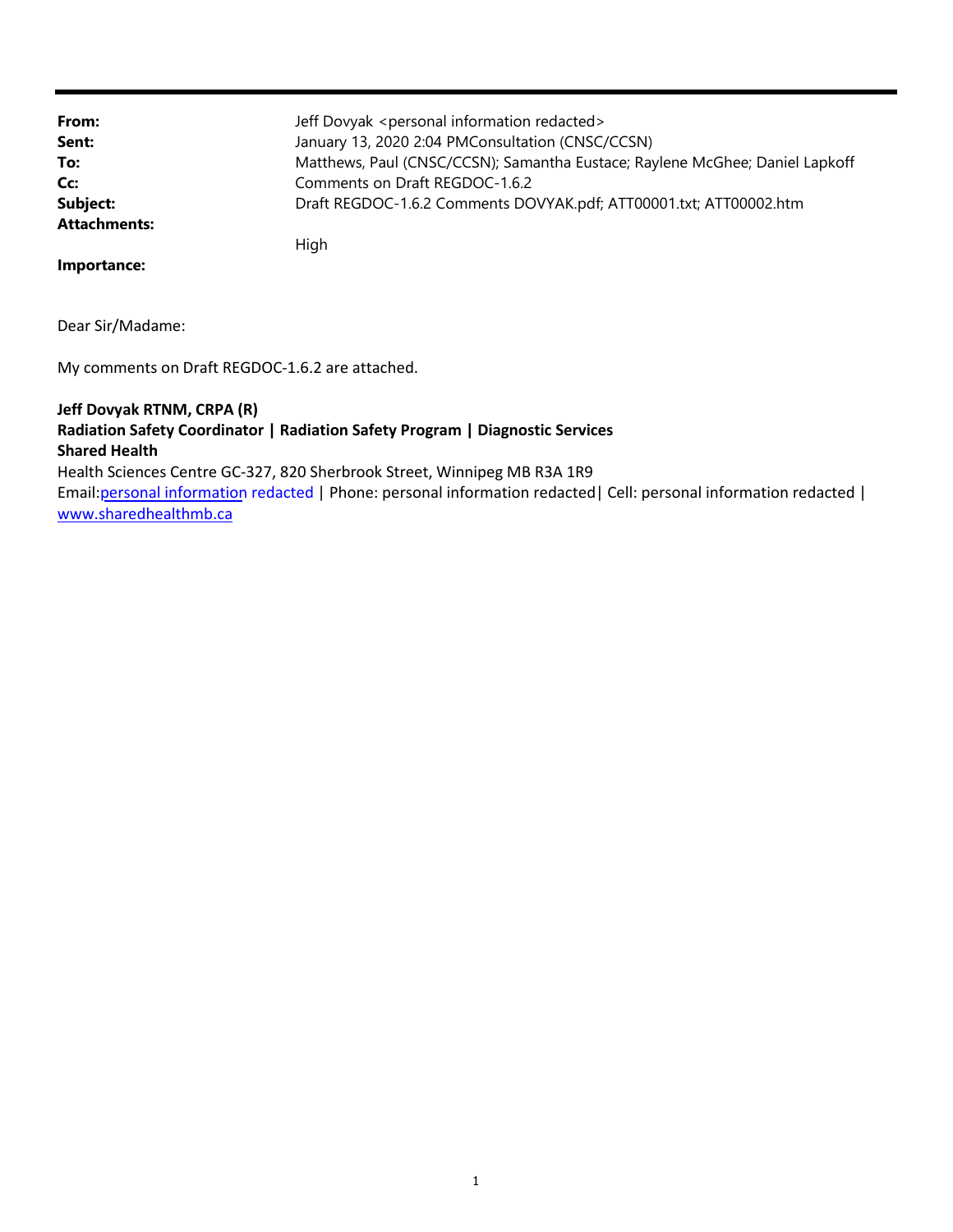Radiation Safety Program | Diagnostic Services



personal information redacted C: personal information redacted Pgr personal information redacted Ph: personal information redacted Winnipeg, MB R3A 1R9 820 Sherbrook Street GC-327 Health Sciences Centre

13 JAN 2020

**Consultations** Canadian Nuclear Safety Commission P.O. Box 1046, Station B 280 Slater Street Ottawa, Ontario K1P 5S9

Via E-mail

Dear Sir/Madame:

# **RE : Draft REGDOC-1.6.2 Developing and Implementing Effective Radiation Protection Program for Nuclear Substances and Radiation Devices Licences**

Thank you for the opportunity to comment on this draft REGDOC. This document seems to be a mix of absolute requirements vs small "g" guidance.

Element 3.6.1 Alternate RSO seems to contain at least two absolute requirements.

"For short-term absences, such as vacation, illness or injury, the alternate RSO should, at a minimum, have knowledge of the regulatory requirements of the licensed activity and all reporting requirements. The CNSC should be notified in the case of short-term absences. RSO training for alternate RSOs is recommended."

CNSC should define what a short-term absence is. For licences with Alternate RSOs already identified do CNSC Licensing Specialists really want to be notified about short-term absences like a holiday day or two or three, or a couple of weeks of vacation? Several RSOs in my organization have sufficient seniority such that they may have four to six week's annual vacation each. Perhaps in complex organizations with corporate RSOs or equivalent, tracking of shortterm absences could be delegated to the corporate RSO (I already do that within my organization)?

"In the case of long-term absences, such as maternity or parental leave, temporary assignment to other duties, severe illness or injury, the alternate RSO must have the same level of knowledge about and training on the licensed activities and the regulatory requirements as the RSO. The Request to Appoint a Radiation Safety Officer or an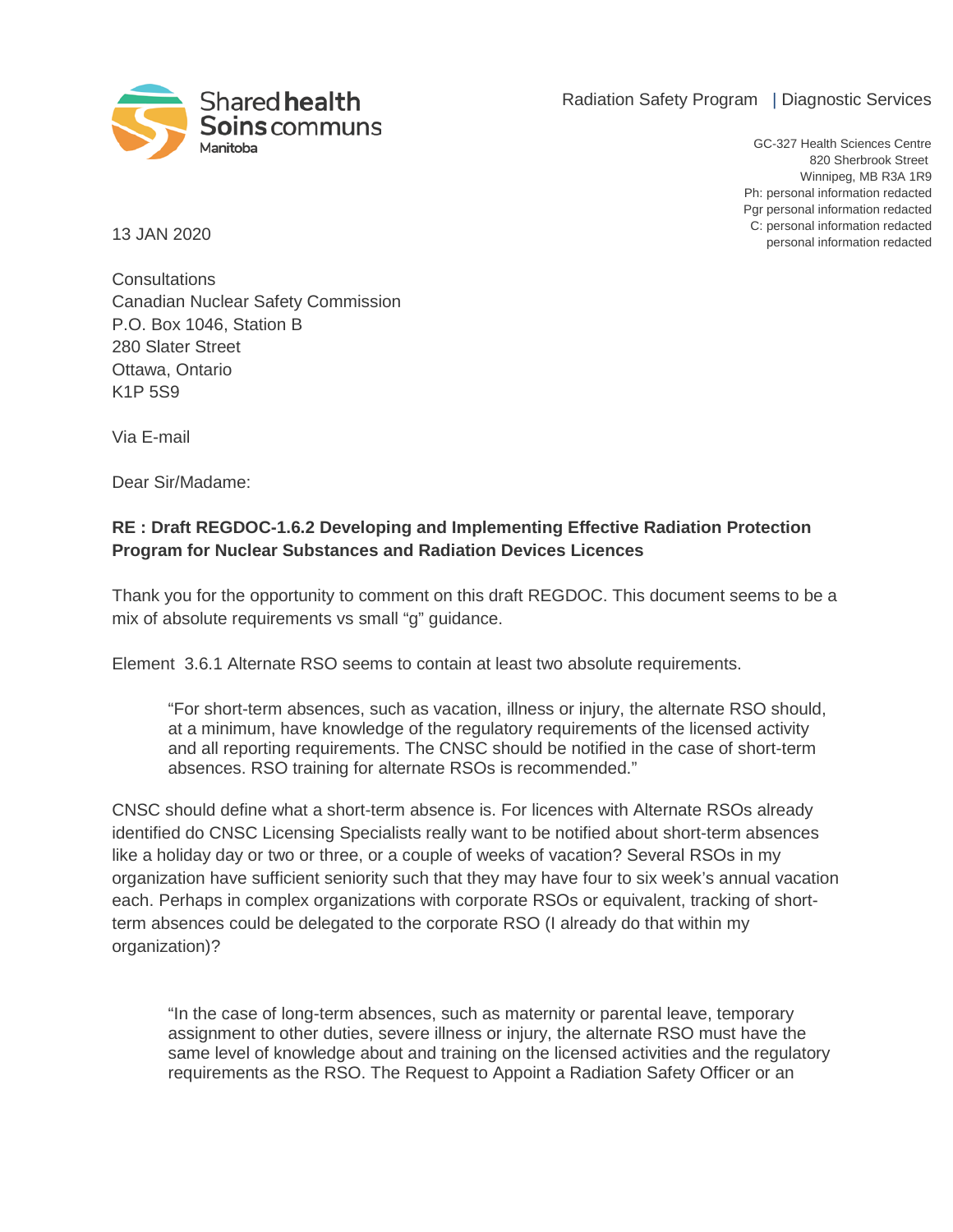

Alternate Radiation Safety Officer form must be completed and submitted to notify the CNSC of the replacement."

CNSC should define what a long-term absence is (I suggest at least 60-90 days). My organization has experienced an RSO being off after emergency surgery, the appropriate Licensing Specialist was notified that the RSO was off, the alternate RSO was covering, etc.

## Element 3.1 Duties

"As best practice the applicant authority should provide the RSO with a description of the duties, as well as the number of hours the RSO should be dedicating to them."

RSO duties are generally outlined by the RSO's direct reporting person and in most cases that is probably not the Applicant Authority (AA). Some organizations have set out RSO duties in a Radiation Safety Policy (RSP) contained in the organization's Radiation Safety Manual (RSM).

### Element 3.3 Qualifications

"The RSO is encouraged to make use of accreditation programs for RSOs which provide qualifications for the proposed use of nuclear substances and prescribed equipment."

Canadian organizations that accredit RSOs ought to be listed here or in an appendix (that includes the Canadian Radiation Protection Association (CRPA) and the Canadian Organization of Medical Physicists (COMP)).

There are a number of Canadian vendors who provide RSO training courses, those ought to be listed as well. While RSO accreditation is valuable, an appropriate RSO training course should be a minimum requirement.

### Element 3.4 Experience

## "The RSO should have relevant and practical work experience in conducting the proposed licensed activities.

The CNSC expects the RSO to be familiar with the nature and characteristics of the nuclear substances and radiation devices that are to be authorized under the CNSC licence, any proposed licensed activities that will be conducted and other ancillary hazards that may impact the licensed activities."

Perhaps some times could be suggested here, for example at least one to three years.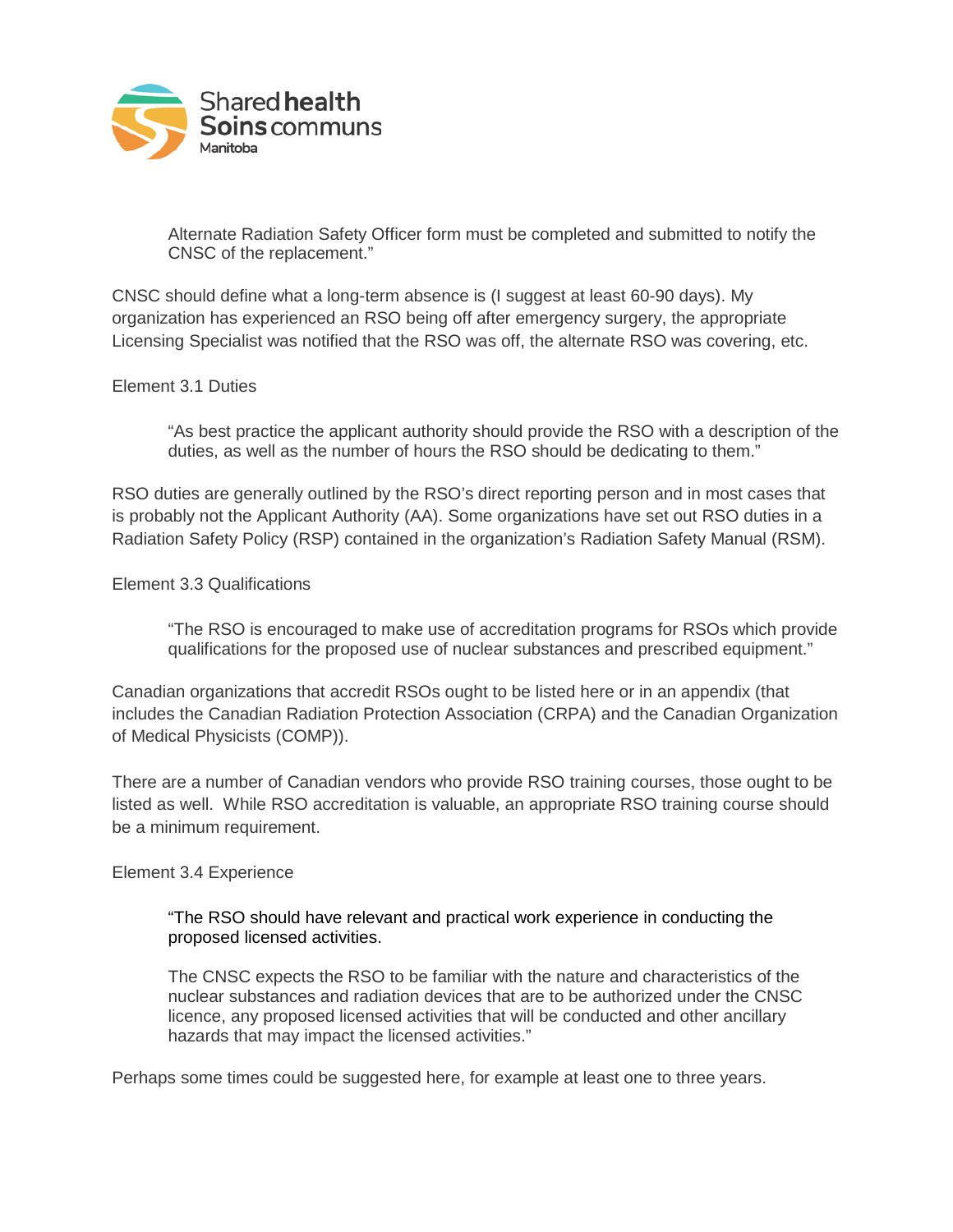

## Element 5.2 Assessments of the RPP

"The RPP should include means to periodically assess the performance of the program. This may be performed through self-assessments, independent assessments or management reviews. The RPP should define the type(s) of assessment(s) to perform, the frequency and the method(s) to be used. **Note:** An inspection performed by a CNSC inspector is not considered an assessment activity."

I'm confused and wonder how many others are wondering if this section is mixing selfinspection with RPP reviews.

"Although the RPP should be assessed at least every five years, the frequency of the assessments will depend on the complexity of the RPP and the risk associated with the licensed activity. The frequency and the chosen method(s) should be defined and documented in the RPP. The basis of the assessments may need to be expanded to account for different use types, associated hazards and mitigating controls."

RPP assessment should involve the AA and Radiation Safety Committee (RSC) where one exists. It should not be up to the RSO to set out the RPP assessment.

### Element 5.4 Documentation

"The radiation safety manual should be signed and dated by the RSO and applicant authority to confirm that the published version of the manual was reviewed and approved."  $[4<sup>th</sup>$  sentence  $1<sup>st</sup>$  para]

The recommendation that the Radiation Safety Manual (RSM) be signed and dated by the AA & RSO is totally impractical. In my organization our RSM comprises forty-eight (48) RSPs. Each RSP is signed by the corporate President & CEO and they are all dated. As the corporate RSO I send out new and revised RSPs to our stakeholders along with an updated Table of Contents for the RSM. One of my duties to maintain a record of revision of the RSM. I urge that maintaining a record of revision of the RSM be added after the above sentence or replace the above sentence.

Appendix A: Duties of the RSO

### *"Management system*

This SCA covers the framework that establishes the processes and programs required to ensure an organization achieves its safety objectives, continuously monitors its performance against these objectives, and fosters a healthy safety culture.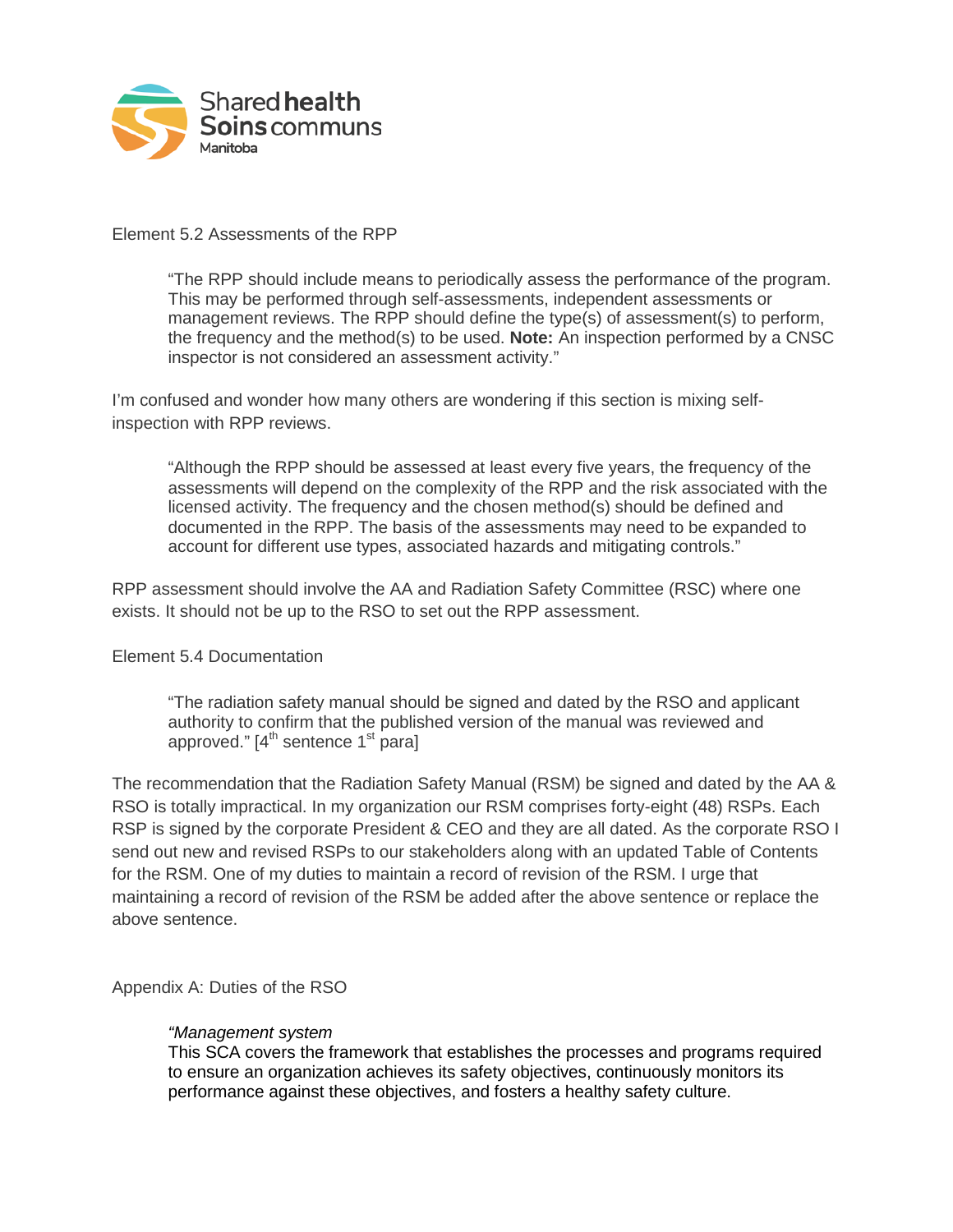

# $\Box$  conduct assessments of the RPP"  $[4<sup>th</sup>$  bullet]

Assessing the RPP is not likely an appropriate RSO duty.

# *"Radiation protection*

This SCA covers the implementation of a radiation protection program in accordance with the *Radiation Protection Regulations*. The program must ensure that contamination levels and radiation doses received by individuals are monitored, controlled and maintained ALARA.

 $\Box$  establish internal administrative and action levels" [7<sup>th</sup> bullet]

RSOs and Licensees should not be lead to believe that the establishment of administrative and action levels is a requirement. Licensees might choose to go with regulatory requirements alone.

Appendix B: Radiation Safety Committee

## B.2 Membership

"The RSC should comprise members from multiple disciplines. An RSC should include at least corporate and site RSOs, an authorized user from each type of licensed activity, a representative of the auxiliary personnel (e.g., clerical, janitorial, security), a representative of the nursing service where applicable (therapeutic nuclear medicine licence) and a representative of management. The RSC may also include physicians, physicists and representatives of corporate interest groups, such as managers (senior staff members), workers or specific user units. It should also include a representative of the health and safety committee. Every department that receives occupational dose or has an impact on radiation exposure or safety should also be represented."

Existing complex RPPs for long-established organizations may well have evolved historically in a variety of ways and may well not include representation from ancillary services such as housekeeping, maintenance and security. If the concern is to ensure that workers in those areas receive the appropriate training this section isn't the place to cover that in an indirect way.

"The chairperson should work closely with the applicant authority to ensure effective decisions are made and carried out."

That is very vague and should be expanded. B.3 Terms of Reference